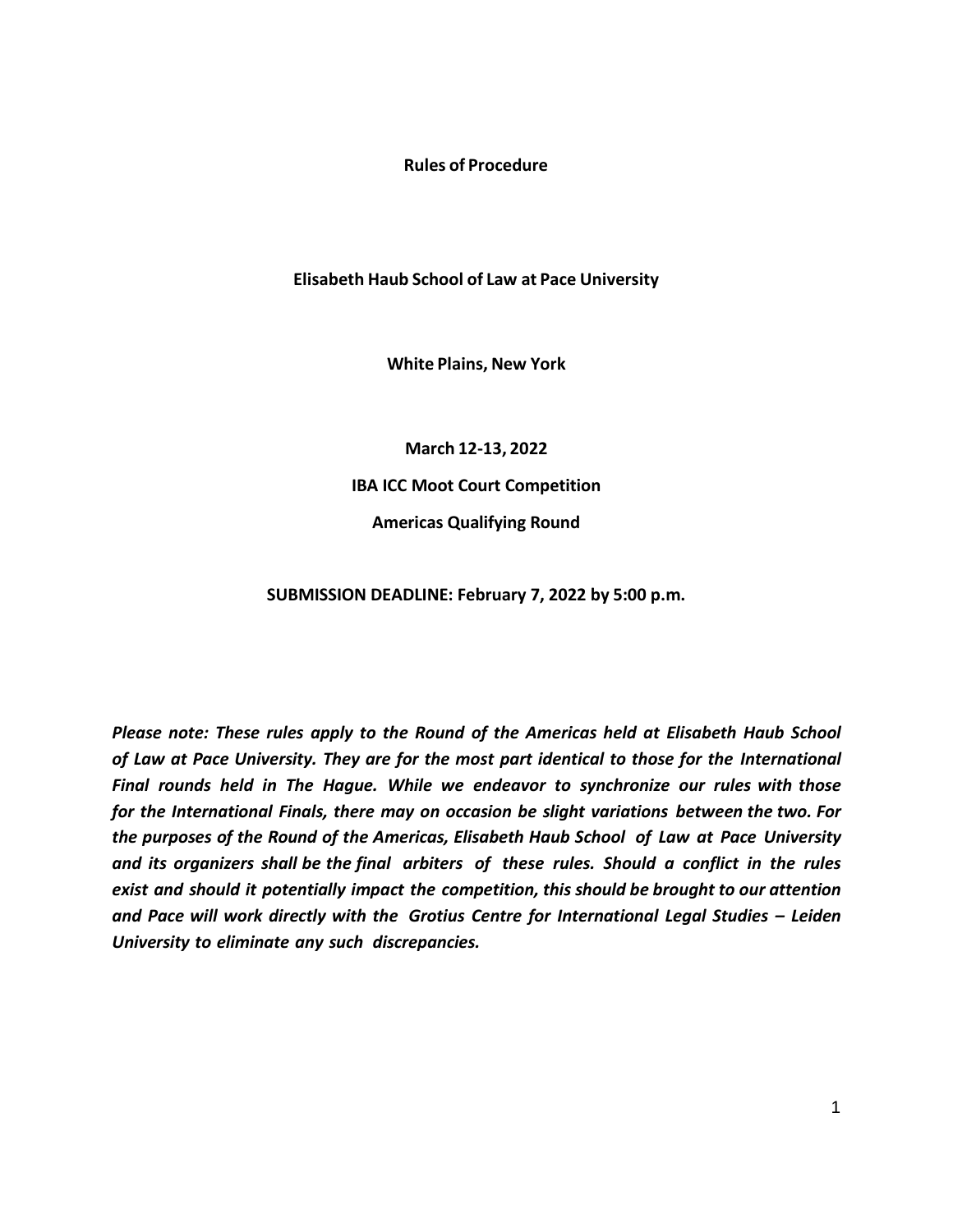## **Chapter 1: General Rules**

### **Art. 1 - Object**

- a. The present rules ("Rules") govern the International Criminal Court ("ICC") Moot Court Competition 2020 (hereinafter "the Competition") held in the English language, organized by Grotius Centre for International Legal Studies - Leiden University in partnership with the International Bar Association (IBA), and the Elisabeth Haub School of Law Pace University (hereinafter the "Organization")
- b. The 2022 Competition hall be held entirely online.

### **Art. 2 – Subject**

a. All teams participating in the Competition are presumed to have knowledge of and shall be subject to these Rules.

#### **Art. 3 - Interpretation of the Rules**

- a. The Organization has the authority to interpret and amend the provisions contained in the Rules.
- b. The Organization reserves the right to make changes at any time before the commencement of the Preliminary Round or when necessary. Any changes made will be communicated to the participating teams most likely to be affected.

#### **Art. 4 - Aim of the Competition**

The Competition aims to encourage university students to improve their knowledge of international criminal law in practice and in particular of the ICC, its mandate and its jurisprudence, by simulating its proceedings through arguing a hypothetical case. The Competition seeks to enhance the knowledge about the Rome Statute, especially within countries that have yet to ratify it. In addition, the Competition provides participants with the opportunity to become familiar with the Hague based International institutions.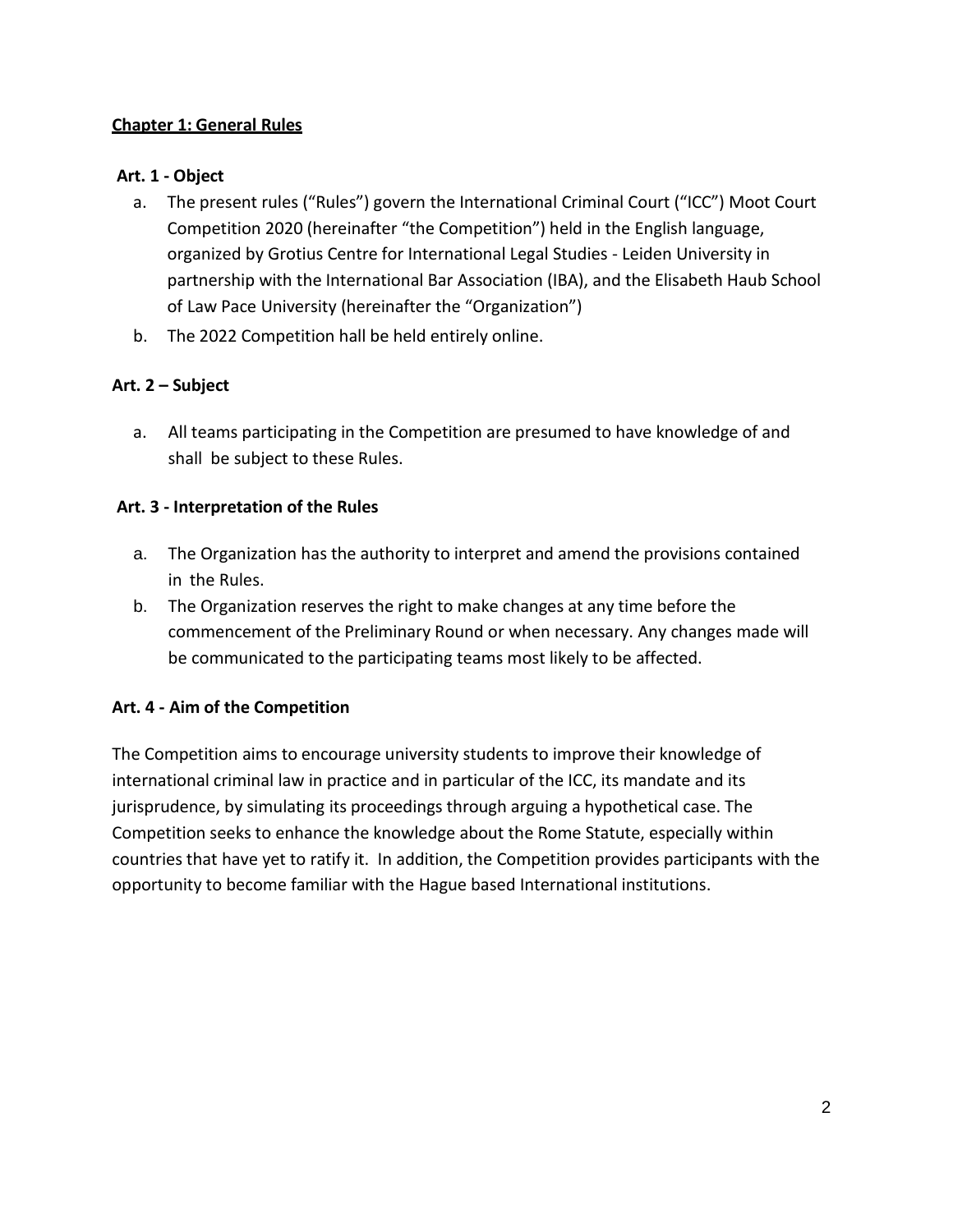## **Chapter 2: Participation and Eligibility**

### **Art. 5 – Participation**

- a. All educational institutions offering a degree, or similar graduate or postgraduate qualification or training, in law or in a field related to international law, or in international relations, are eligible to participate in the Competition.
- b. Each institution may enter one team, regardless of the number of colleges, departments, faculties, or schools within that institution, and the team may include students from one or more of its colleges, departments, faculties, or schools.
- c. Each country, including the United States of America, may be represented by a maximum of **five (5)** teams who advance to the International Finals.

## **Art. 6 - Team Composition**

- a. Each team will be comprised of three (3) **speakers**. Additionally, the team may include two (2) **researchers** and two (2) **coaches**: one Leading Coach and one Assistant Coach. The amount of team representatives may never exceed seven (7) at any moment in the Competition.
- b. Registration forms may be amended at any time before **February 14, 2022.** Submitted registration forms can only be amended with prior approval from the Organization.
- c. The Organization reserves the right to allow changes in team composition after this deadline in consideration of exceptional circumstances, or in the interests or fairness of the Competition.
- d. The Coach, or a team member appointed by the team, represents both the university and the team before the Organization.

## **Art. 7 - Team Member Eligibility**

- a. Only actively enrolled students in Bachelors, Masters, JD, and LLM Programs are eligible to participate. Exchange students may participate on behalf of their host university.
- b. Non-law students may be considered eligible, provided that they have the requisite legal knowledge. It is each team's responsibility to ensure that its team members have a level of legal knowledge suitable for the Competition.
- c. Students admitted to practice, by having taken and passed the bar exam, are prohibited to participate.
- d. These restrictions shall not apply to the leading and assistant coaches.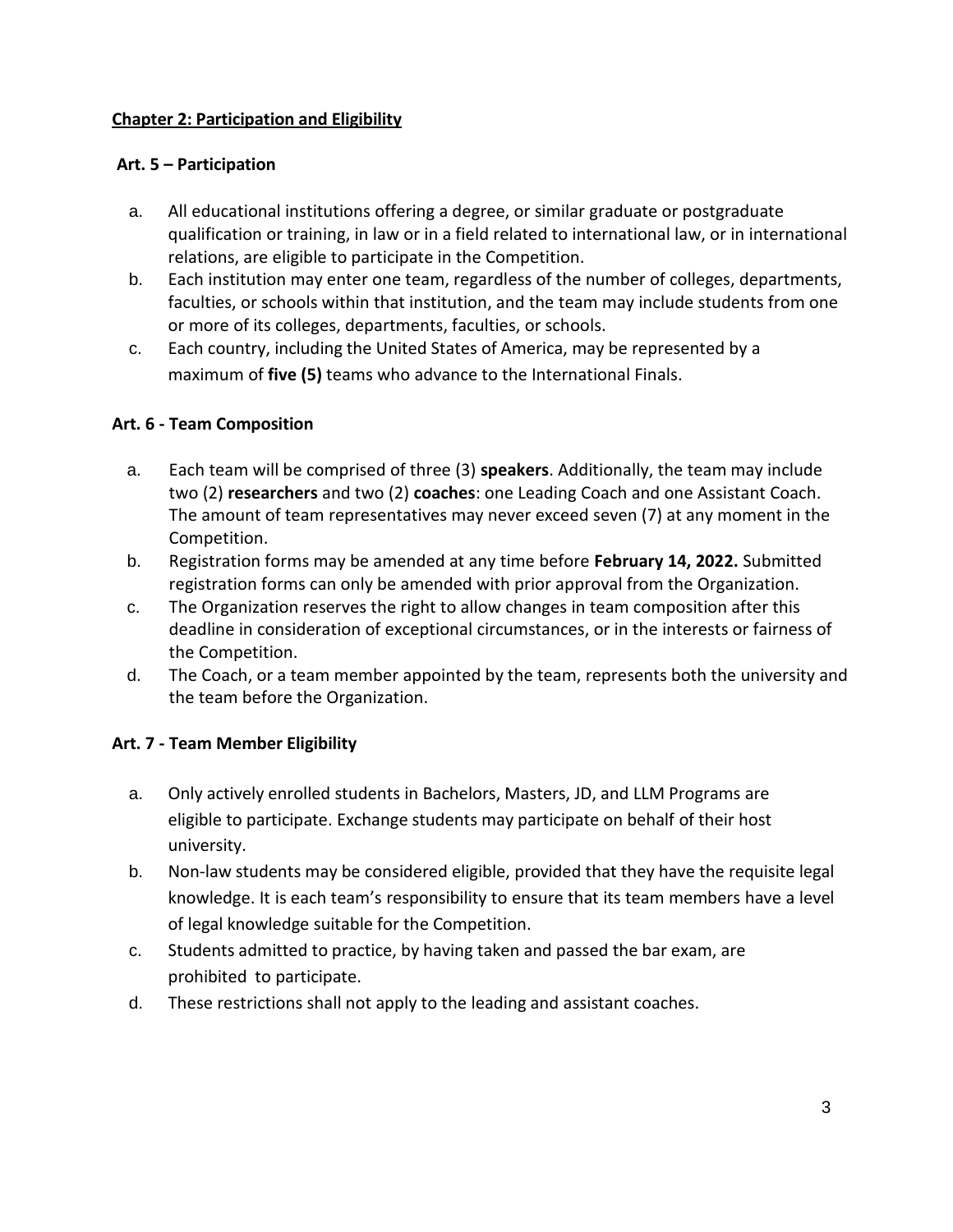## **Chapter 3: Team Registration**

### **Art. 8 - Team Registration**

- a. Registration for the Competition will open on August 31, 2022.
- b. Each team can for register online via Pace's Competition website [\(http://www.pace.edu/school-of-law/ICC\).](http://www.pace.edu/school-of-law/ICC))
- c. Each team needs to submit the names of at least three (3) members in order for the registration to be considered complete.

## **Art. 9 - Team Identification**

- a. In the interest of fairness and objectivity, each team shall be assigned an anonymous number prior to submission of their memorials. This number will be emailed to each team by the Organization. This number becomes the team's identifier throughout the Competition.
- b. Teams must not reveal their identity of their institution or country of origin to the judges at any time during the Competition.
- c. The Organization may disqualify or impose a Penalty against any team that intentionally or inadvertently discloses its school or country of origin to a judge during a competition, whether or not such disclosure occurs during an Oral Round.

#### **Art. 10 - Registration Fee**

- a. The Organization will issue an invoice for payment of the registration fee to eligible teams.
- b. Each team must pay their registration fee within thirty (30) days after the date the invoice was issued.
- c. Incomplete payment of registration fee renders that particular registration application invalid.
- d. The Organization reserves the right to accept late payment of registration fees for extraordinary circumstances.
- e. The registration fee will not be refunded under any circumstances.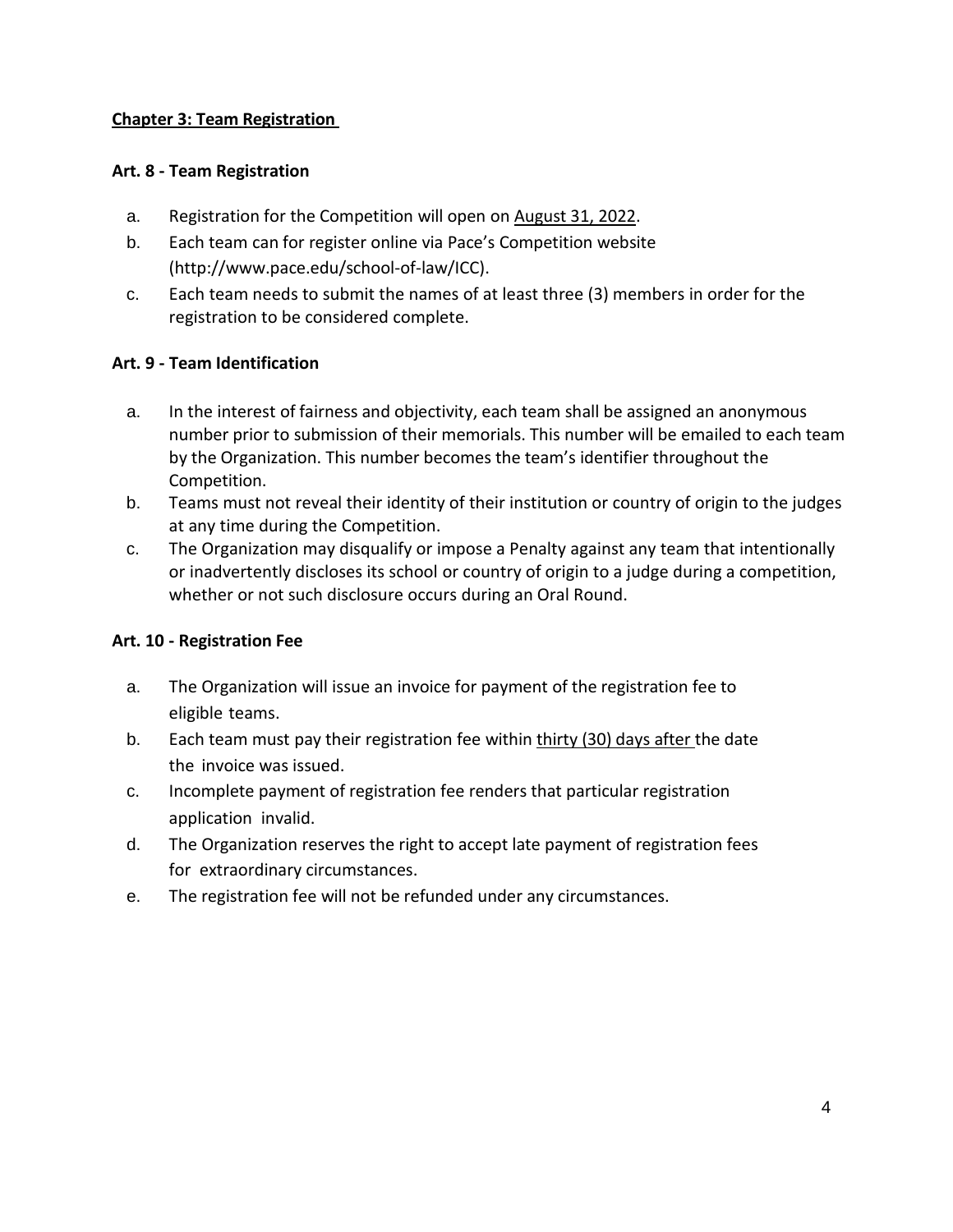## **Chapter 4: Competition Structure**

## **Art. 11 – Structure**

a. The Americas Round of the Competition shall have two (2) consecutive phases, each independently graded: a written round (Memorials) and an oral round (Hearings)

# **Art. 12 – Preliminary Round.**

- a. Each team shall address the Case in the roles of the Prosecution Counsel, Defense Counsel, and Victims' Counsel, and shall submit one Memorial per role.
- b. Each team shall participate in three (3) oral rounds (the "Pre-Rounds") before the Judges in the roles of Prosecution Counsel, Defense Counsel, and Victims' Counsel.
- c. Each team will have three (3) individual speakers. Every individual speaker of a team will represent in their pleadings the Prosecution Counsel, or the Defense Counsel or the Victims' Counsel.
- d. The rebuttal must be presented by the same speaker as the main presentation.
- e. Researchers are not allowed to present at any stage of the Competition.

## **Art. 13 - Semi-Final Round**

- a. The written and oral rounds are independently assessed. The sum of the scores obtained in both stages after the deduction of any penalty points will qualify the nine (9) best teams for the Semi-Final Round. This number may change based upon the number of schools registered to compete. The number of teams advancing to the Semi-Finals will be announced prior to the commencement of the Preliminary Rounds.
- **b.** The Semi-Final Round will consist only of an oral phase. **The teams are free to choose which of their three (3) speakers will present at the Semi-Final Round. They are not bound by the role the speakers presented in the Pre-Rounds.**
- c. To decide which team will argue which role, the team in each round with the highest total score thus far will choose its role. The team in each round with the second highest score will then choose its role out of the two remaining choices.
- d. Subject to the exception set forth in Art. 14(a), the results of the written Memorials will not be taken into account in assessing the final scores of the Semi-Final Round.

## **Art. 14 - Final Round**

a. The winner of each Semi-Final round will proceed to the Final Round. Should there be fewer than nine (9) teams advancing to the Semi-Finals and only two Semi-Final matchups, the third team to advance will be selected from the two Semi-Final runner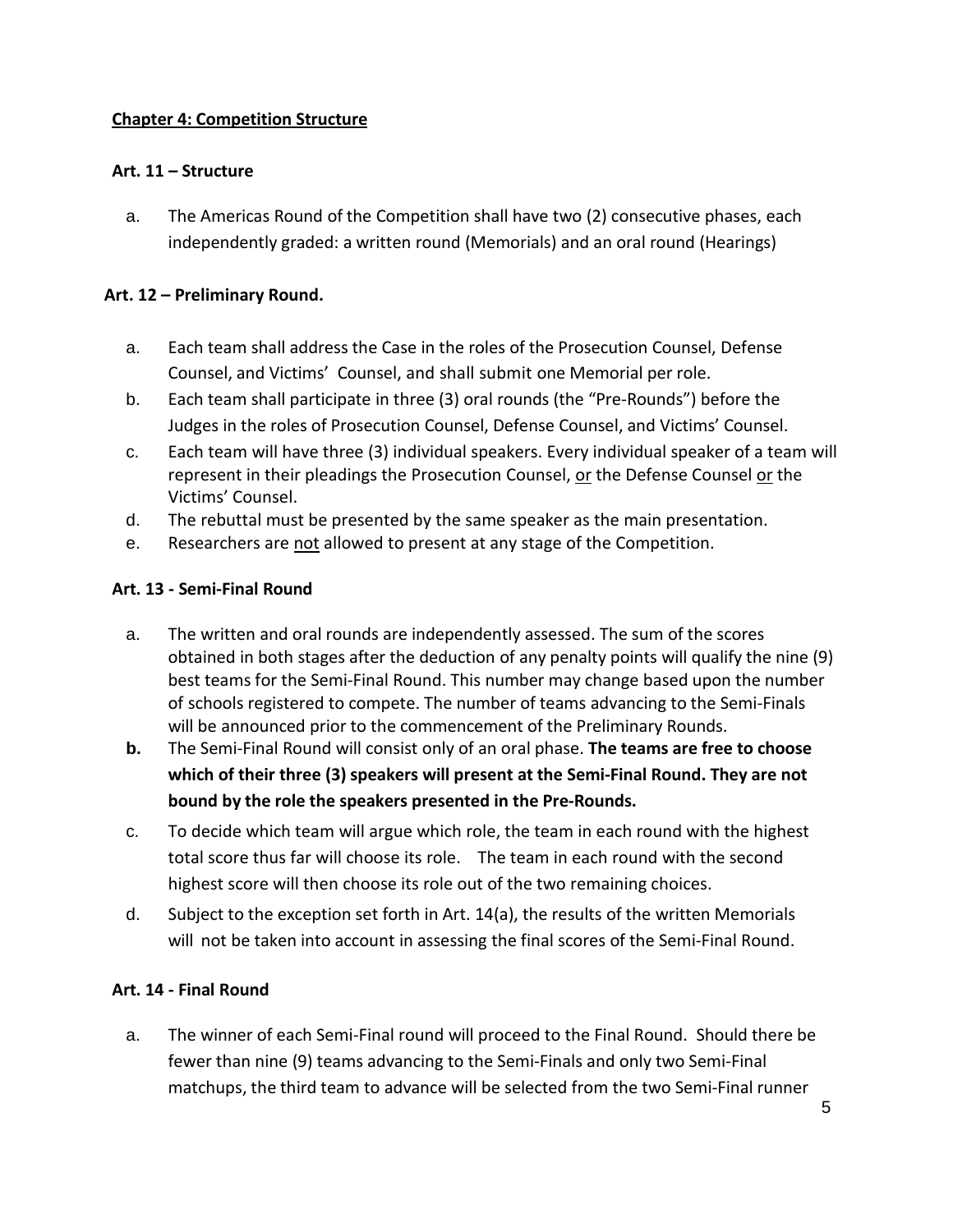ups based on a formula giving 50% weight to the team's Semi-Final Round score and 50% weight to the team's combined score from the Preliminary Round oral and written phase.

- **b. The teams are free to choose which of their three speakers will present at the Final Round. They are not bound by the role the speakers presented in the Pre-Rounds or Semi-Finals.**
- c. The Bench of the Final Round will assess the substance of the arguments and the quality of the performance of the three teams. It will deliver its judgment and announce the winner of the Competition (to be picked at the discretion of the Bench, one vote per judge). The team winning the Final Round will be the winner, regardless of the scoring of the Memorials.
- d. Roles in the final round will be assigned based on a random selection.

# **Chapter 5: Memorial Provisions**

## **Art. 15 - Submission of the Memorials**

- a. All teams participating in the Round of the Americas organized by Elisabeth Haub School of Law must submit their three (3) Memorials for each role *by email* by Monday, February 7, 2022 at 5:00 PM EST.
- b. There will be a penalty of **five (5) points for each day** the briefs are past the due date. After one week beyond the due date, briefs will not be accepted and the team will be disqualified without a registration fee refund.

## **Art. 16 - Identification in Memorials**

- a. Each team must omit the following references in their Memorials:
	- 1. Names of team members;
	- 2. The members' and/or the university's country of residence;
	- 3. Its nationality; and
	- 4. The name of its university.
- a. Violations of this article will be sanctioned with up to **forty (40) penalty points**, with **ten (10) penalty points** per violation.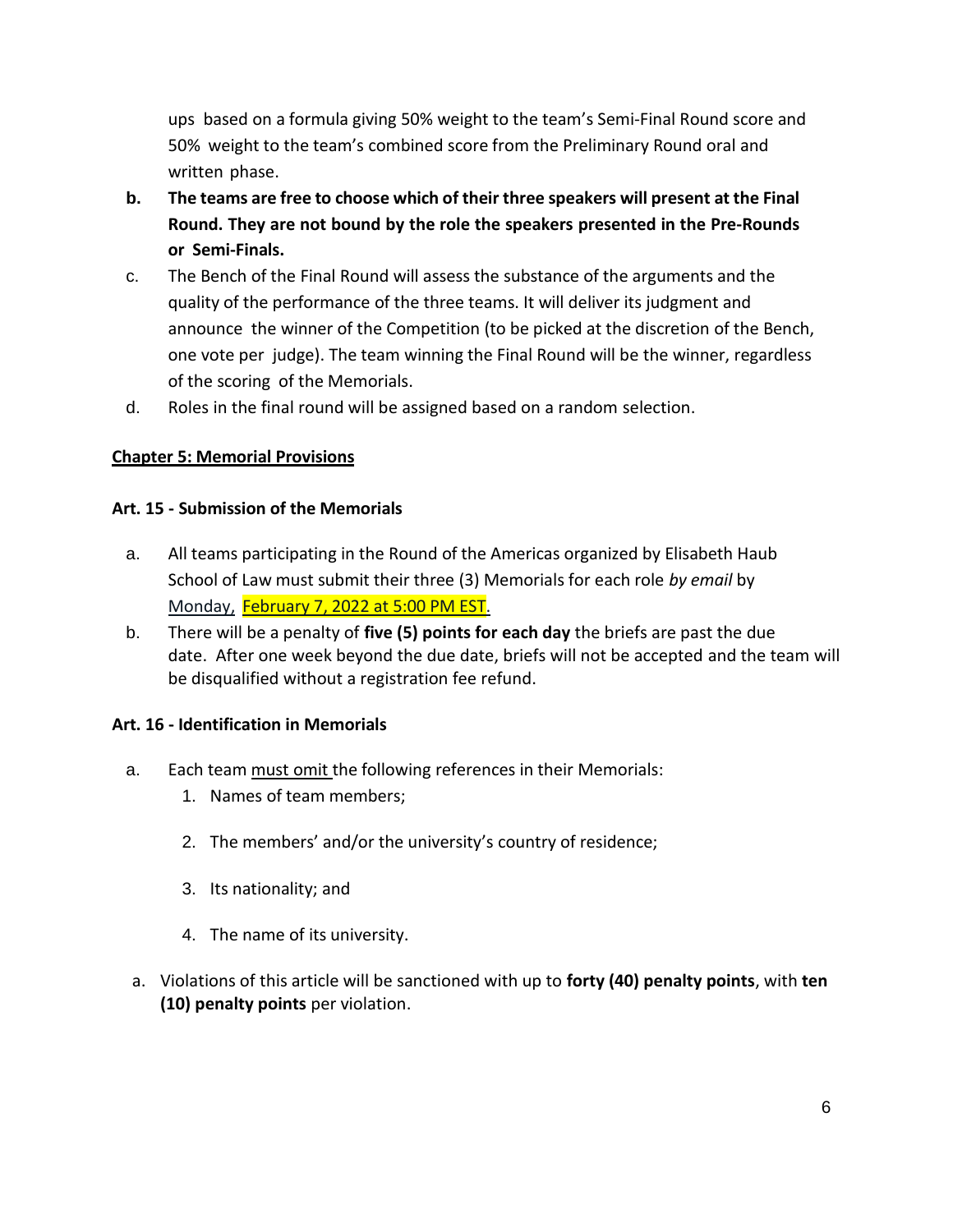## **Art. 17 - Memorial Format**

- a. Each team must submit its Memorial in Microsoft Word and Pdf format.
- b. Each Memorial must be printed on A4 sized paper or standard letter size paper.
- c. Each team must submit its Memorials in size 12 Times New Roman font style.
- d. Each page shall have a margin of at least 2 cm on every side of the text.
- e. Memorials must be continuously page-numbered, excluding the front-cover.
- f. The line spacing for all parts of the Memorial is to be 1.5 lines.
- g. Headings and subheadings of more than one line in length must be single spaced.
- h. Violations of this article are sanctioned with **one (1) penalty point** per violation. More than one violation of the same item of this Article should be considered as one violation in total.

#### **Art. 18 - Word Limit**

Each Memorial must not exceed 10,000 words (**including footnotes**). Violations of this article are sanctioned by **five (5) penalty points per 400 words**. The 10,000 words include the statement of facts, issues, summary of arguments, written arguments, submissions and (optional) annexes, and exclude the front cover, title page, table of contents, list of abbreviations and index of authorities.

#### **Art. 19 - Order of Content**

- a. Each Memorial shall be presented in the following order:
	- 1. Front cover;
	- 2. Title page;
	- 3. Table of contents;
	- 4. List of abbreviations;
	- 5. Index of authorities (list of sources);
	- 6. Statement of facts;
	- 7. Issues;
	- 8. Summary of arguments;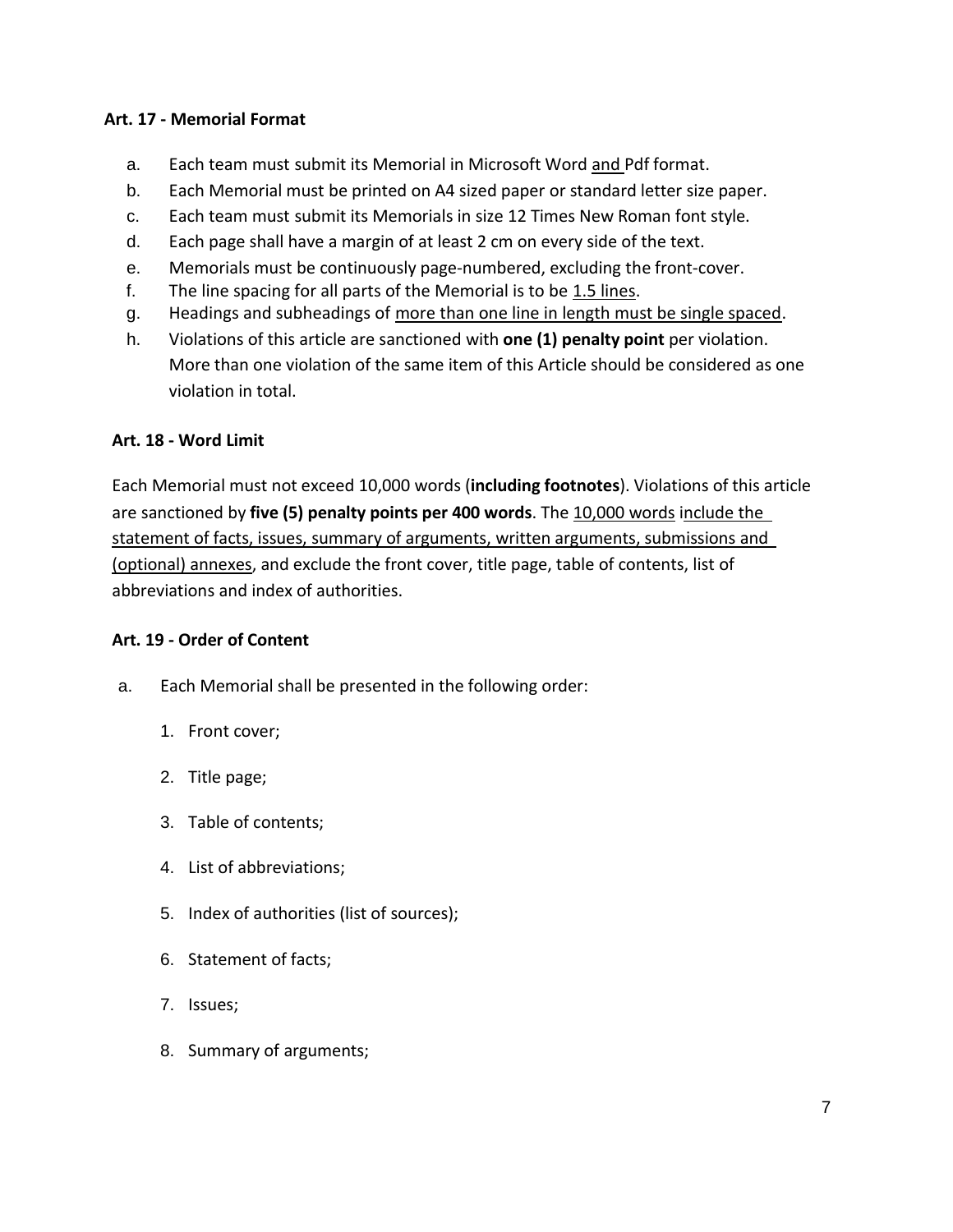- 9. Written arguments;
- 10. Submissions;
- 11. Optional: Annex (max two (2) pages); and
- 12. Back cover.
- b. Violations of this article are sanctioned by **two (2) penalty points** per violation. The swapping of two sections will be sanctioned by **one (1) penalty point**.

#### **Art. 20 - Front Cover Requirements**

- a. The front cover must contain the following information:
	- 1. Team number;
	- 2. Role (Prosecution Counsel, Defense Counsel, and Victims' Counsel);
	- 3. Title of the Competition (IBA ICC Moot Court Competition in the English Language);
	- 4. Year; and
	- 5. Total word count.
- b. The front cover (page) must be color coded accordingly:
	- 1. Green for Prosecution Counsel.
	- 2. Red for Defense Counsel.
	- 3. Blue for Victims' Counsel.
- c. Violations of this article will be sanctioned with **one (1) penalty point** per violation.

#### **Art. 21 – Footnotes**

- a. Footnotes are to be in Times New Roman font style, size 10 font. Footnotes of more than one line in length must be single-spaced.
- b. Spacing between each footnote shall be single.
- c. Consistency in the reference to sources throughout the Memorial is required. One referencing style only may be used throughout the Memorial.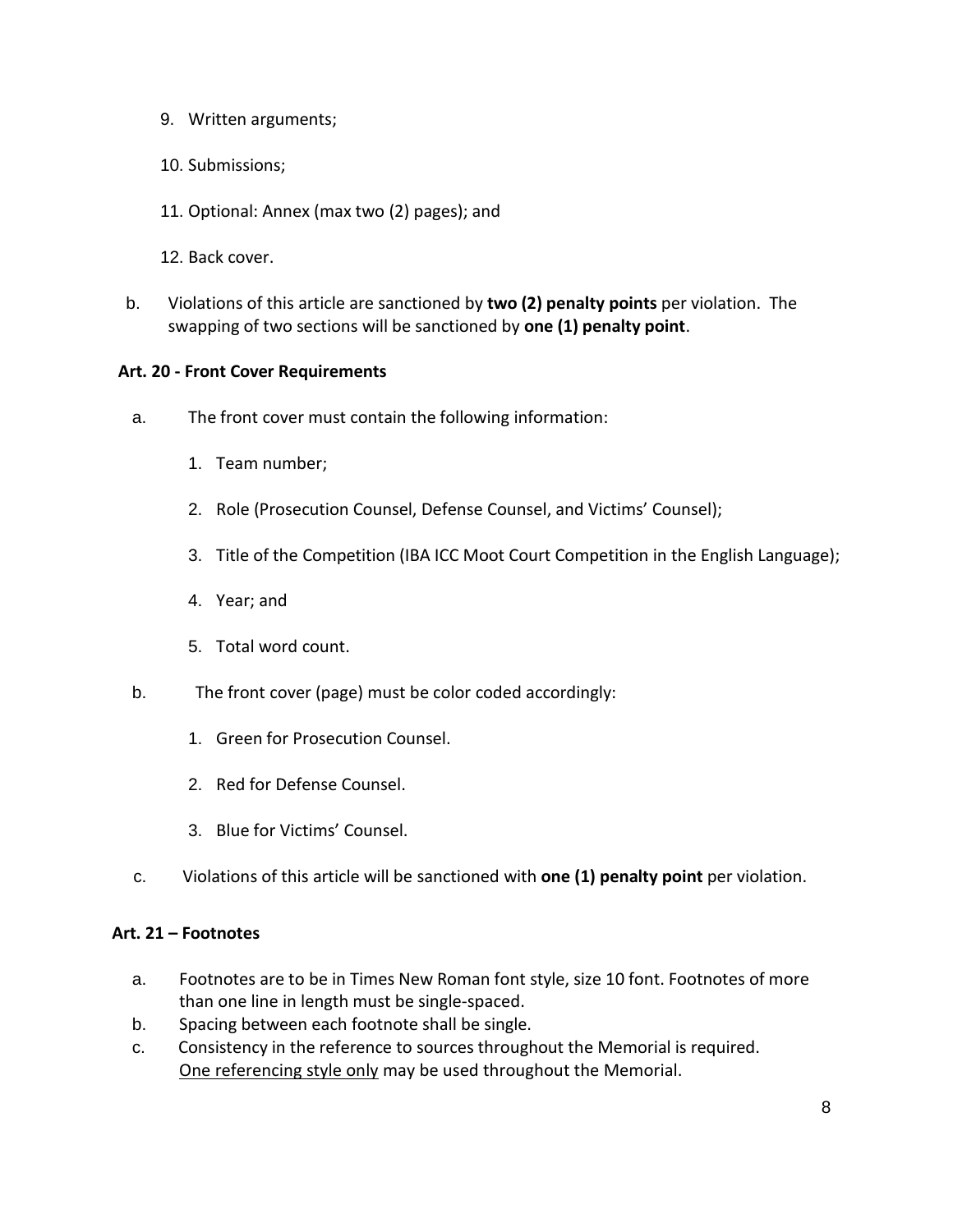- d. All the sources included in the index of authorities, must be included in the footnotes as well.
- e. Footnotes must be uniform.
- f. Abbreviations of sources within footnotes are allowed. The abbreviation has to be announced in the footnote itself or in the index of authorities.
- g. Violations of this article are sanctioned with **two (2) penalty points** per violation. More than one violation of the same item of this Article should be considered as one violation in total.

# **Art. 22 - Scoring Memorials**

- a. Scores are awarded on a scale of 50 to 100 points.
- b. The scoring factors to be considered, without regard to their order of importance, shall include, but not limited to: knowledge of the facts and law; proper and articulate analysis; extent and use of research; clarity and organization; evidence of original thought; persuasiveness; grammar and style.

## **Art. 23 - Plagiarism**

Plagiarism in Memorials will be sanctioned with the disqualification of the team. A team's disqualification is final and irrevocable.

## **Chapter 6: Oral Round Provisions**

## **Art. 24 – General Procedures**

- a. Each team shall participate in three (3) Hearings during the Preliminary Round, representing each role once.
- b. Each Hearing shall take up to two (2) hours, with each team being allotted a total of thirty (30) minutes.
- c. Each team scheduled to appear has a maximum of fifteen (15) minutes from the start of the scheduled time to appear before the bench.
- d. The Competition will proceed on an *ex parte* basis at the expiration of the thirty (30) minutes. The Organization may decide to delay the start of the proceedings, or reschedule the session, in exceptional circumstances.

# **Art. 25 – Order of Appearance and Time Division**

- a. The order of the pleadings in each Hearing is:
	- Presentation by Prosecution Counsel: up to 20 minutes.
	- Presentation by Defense Counsel: up to 20 minutes.
	- Presentation by Victims' Counsel: up to 20 minutes.
	- Rebuttal by Prosecution Counsel: up to 10 minutes.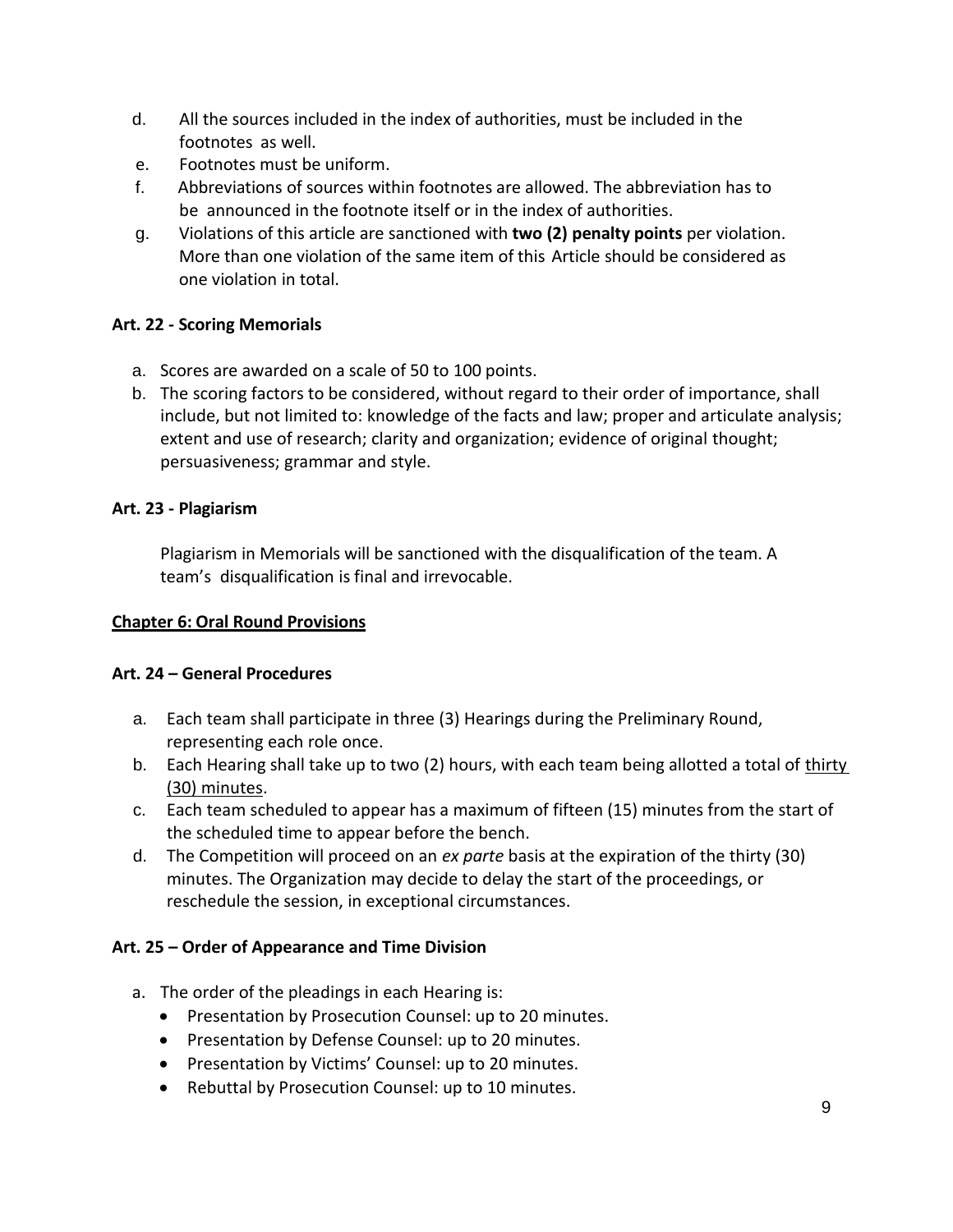- Rebuttal by Defense Counsel: up to 10 minutes.
- Rebuttal by Victims' Counsel: up to 10 minutes
- b. Any other time division is strictly forbidden. Time not used in the presentation may not be allocated to the rebuttal, and time not used in the rebuttal may not be allocated to the presentation.
- c. Questions posed by the Judges are included in the speaking time of the presentation and of the rebuttal, respectively.

## **Art. 26 – Speakers**

- a. Each team will have three (3) individual speakers. Every individual speaker of a team will represent in their pleadings the Prosecution Counsel, or the Defense Counsel or the Victims' Counsel. The rebuttal must be presented by the same speaker as the main presentation.
- b. Only two members of each team, speakers and/or researchers, are allowed to be present before the Bench. The person acting as co-counsel need not be the same person in each Hearing.
- c. Each speaker will speak according to the time allocated under Article 25.

## **Art. 27 – Communication**

- a. Communication between the speakers and the coaches, team members not presenting, or Competition spectators, is strictly prohibited during the Hearings.
- b. Violations of this article are sanctioned by up to fifty (50) points. It is up to the discretion of the Judges, taking into account the seriousness and consequences of the violation, how many penalty points will be deducted.

## **Art. 28 – Scope of Pleadings**

- a. A team's oral pleadings are not limited to the scope of the team's Memorial. Teams may refer directly to the opposing teams' memorials in their main argument.
- b. Speakers are not allowed to introduce new issues in their rebuttal. All arguments and issues raised by opposing counsels during both presentation and rebuttal may be discussed during the rebuttal.
- c. Objections are under no circumstances allowed at any moment during the proceedings.
- d. Verbatim reading of the Memorials during the Hearings is strictly prohibited.

## **Art. 29 - Bench Composition**

a. Each Bench will be composed of one (1) or two (2) Judge(s) and one (1) Presiding Judge (appointed by the Organization or by consensus by the Judges participating in the Hearing) and shall be assisted by a Bench Clerk.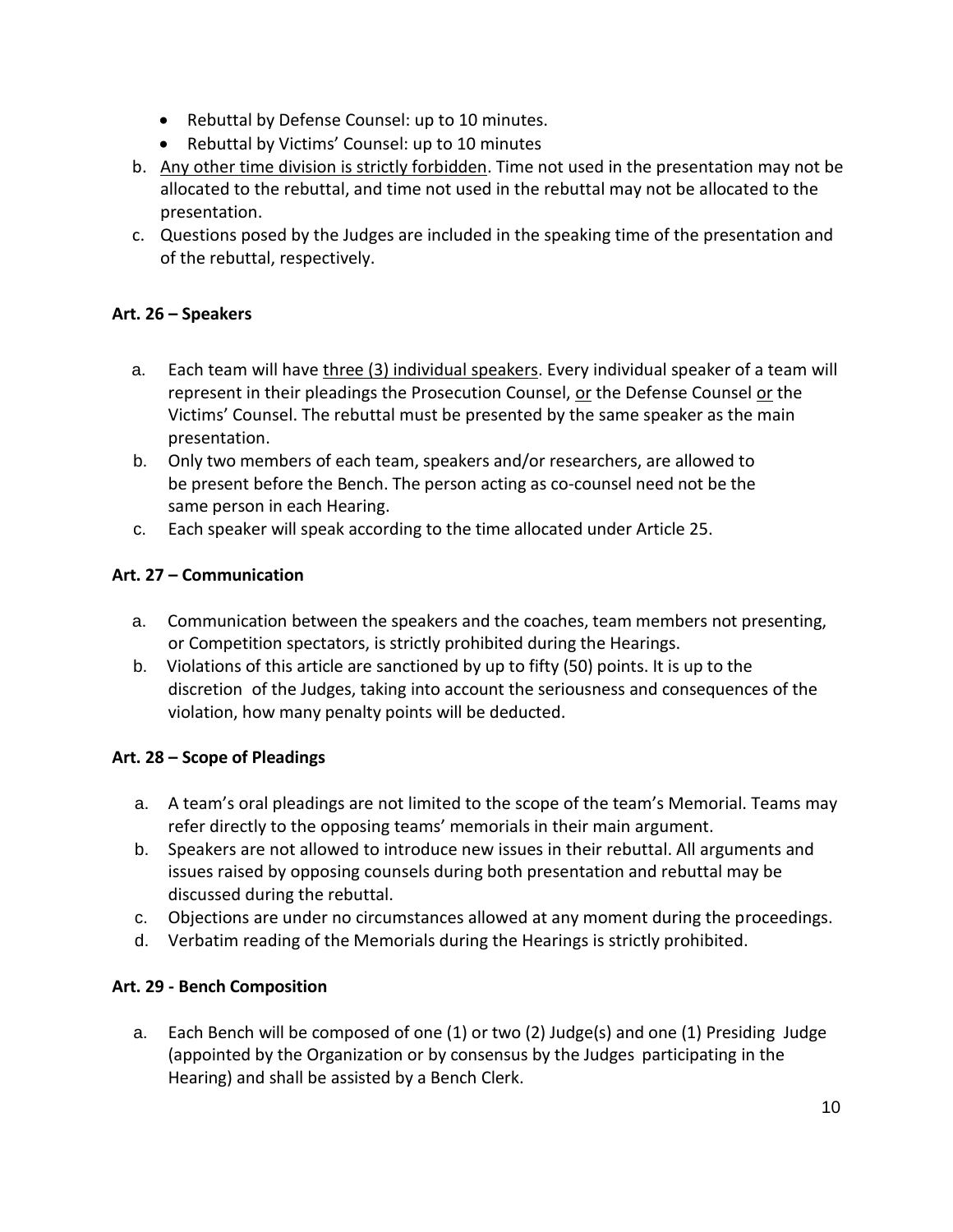- b. If only two Judges score a given hearing, the Organization shall create a third score by averaging the scores of the two Judges.
- c. The organization may appoint a fourth Judge. In the event four (4) Judges score a given hearing, the score that is furthest from the average of all four (4) scores, and the score sheet on which it appears, will be disregarded.
- d. If only two Judges score a given Hearing, the Organization shall create a third score by averaging the scores of the two Judges.
- e. An Assistant coach of a participating team can under no circumstance be appointed as a Judge.
- f. Judges for hearings can be different from the Bench evaluating the memorials. All Judges must read the case, as well as other explanatory documents. Though not compulsory, Judges may wear a judicial robe.
- g. Judges are not permitted to give their individual opinion outside the deliberation room regarding the quality of the presentation and results of the participating teams. Furthermore, Judges are not allowed to give the participating teams any feedback on the details of the case.
- h. During the oral rounds, the Bench shall ensure the respect for the Rules of Procedure and will assess the quality of the arguments. The Judges are encouraged to intervene with appropriate questions during the oral pleading to further assess the knowledge and the preparation of the oralists.
- i. The Bench will follow its own Rules of Procedure within the framework of accepted norms of judicial practice, and with regard to questions of doubt or dispute in the procedure or facts. A decision of the Presiding Member of the Bench shall be final.
- j. The Judges shall mark the oral arguments in accordance with the scoring criteria provided for in these Rules.
- k. Team objections to a jury panel due to conflict of interest or prior relationship must be disclosed and communicated to the Bench Clerk/Bailiff prior to the commencement of the Hearing.

# **Art. 30 – Eligibility of Judges**

- a. The Organization will determine the eligibility of persons to serve as judges in the Competition.
- b. Subject to the provisions below, a Judge may not judge a team with whom that judge is affiliated.
- c. An "Affiliation" means a professional or close personal relationship between a judge and an institution, coach or team member participating in the Round in which the judge is to serve. A Coach or Assistant Coach of a participating team can under no circumstance be appointed as a Judge.
- d. The existence of professional relationship between a Judge and a team shall not preclude the Judge from judging that team when—in the determination of the Organizers—that Judge is not in a position to discover whether or not such an affiliation exists.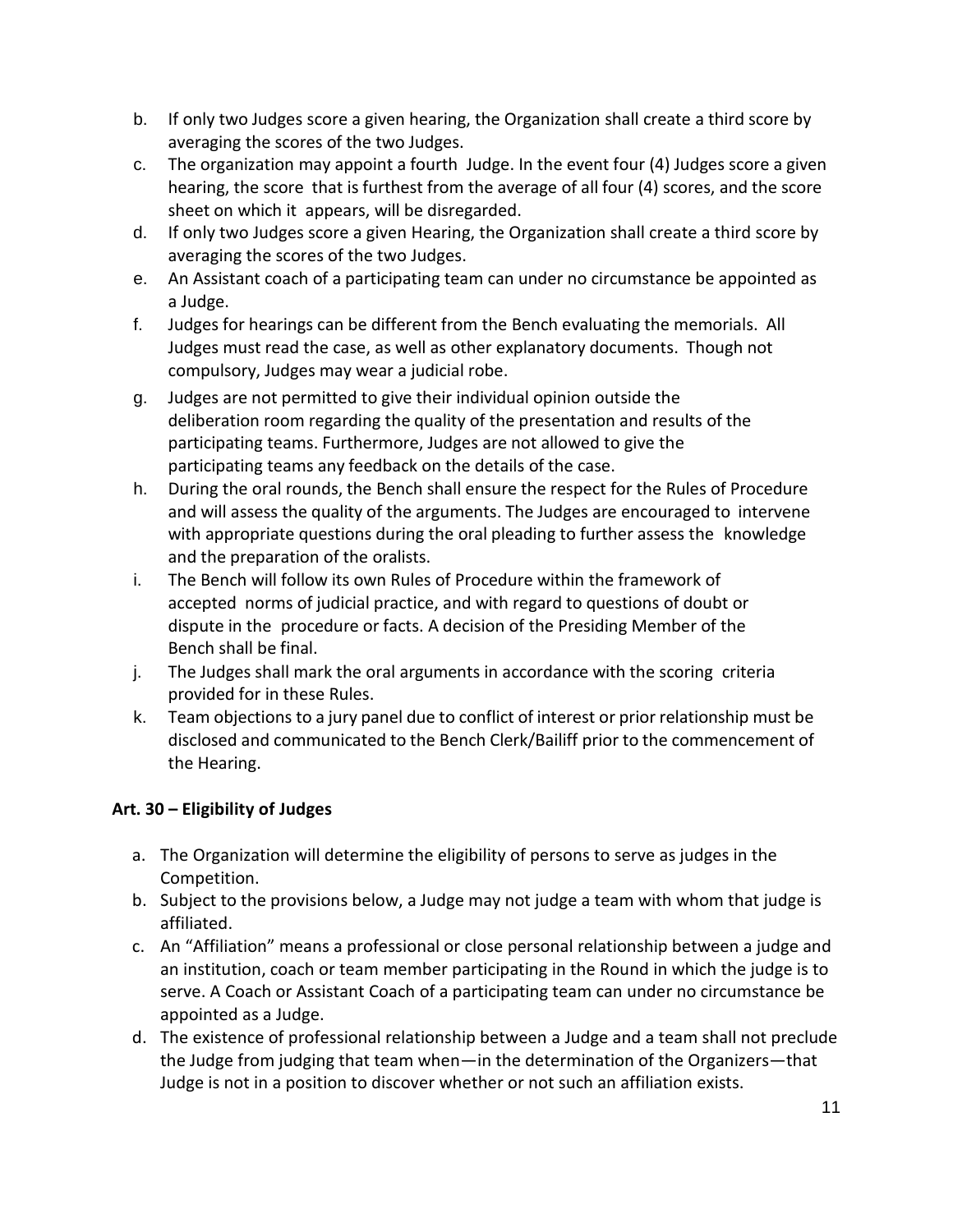- e. The existence or non-existence of an extraordinary personal relationship shall be subject to the judgment of the Organizers. The mere fact that Judge may be acquainted with a Coach on the basis of past connections such as professional conferences and past participation in the Moot shall not be grounds for disqualifying the Judge. By contrast, a Judge who is the partner or close relative of a Coach or competing student should not judge that team.
- f. It is the duty of a judge to report any affiliations at the time he or she registers to judge or subsequently, directly to the Organizers = in advance of the Moot. The Organizers shall investigate any reported affiliation (whether self-reported by a judge or otherwise) and shall determine whether such affiliation constitutes a conflict of interest.

### **Art. 31 - Role of the Bench Clerk**

- a. The Bench Clerk is nominated by the Organization.
- b. The Bench Clerk is responsible for:
	- 1. The collection of the score sheets and their delivery to the Organization;
	- 2. Briefing and advising the Judges on the Rules of Procedure contained herein;
	- 3. Keeping order during the Hearing;
	- 4. Facilitating the sessions' development;
	- 5. Timekeeping.

#### **Art. 32 - Scoring**

- a. Scores are rewarded out of a maximum of 100 points for the Presentation and the Rebuttal. The Presentation and the Rebuttal shall be awarded with one score only.
- b. Points are allocated as follows:
	- 1. Organization, structure, and time management: twenty (20) points
	- 2. Knowledge and use of rule and principles of law: twenty (20) points
	- 3. Knowledge and use of the facts: twenty (20) points
	- 4. Questions and rebuttal: twenty (20) points
	- 5. Persuasiveness and style of presentation: twenty (20) points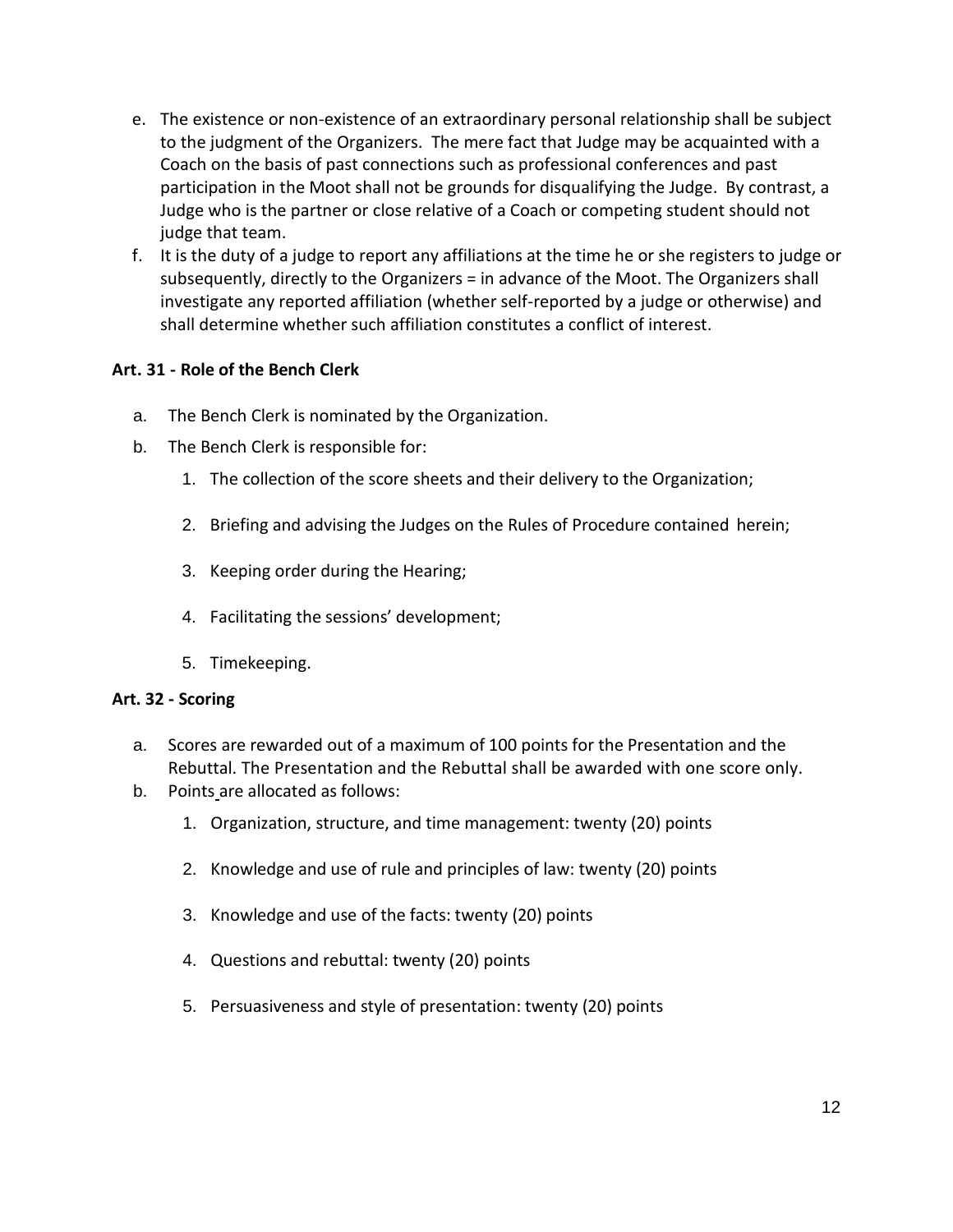## **Art. 33 - Penalties for Inappropriate Behavior**

- a. Every team should maintain the fullest dignity and decorum, not only in the Courtroom, but during the entire Competition.
- b. Inappropriate behavior or blatant disregard for the procedures may result in the disqualification of penalty points and in extreme cases to the disqualification of the team.

### **Art. 34 – Recording of the Hearing**

- a. Members of the presenting team, may (voice) record their own team members during their presentation and/or rebuttal. However, it is strictly forbidden to (voice) record the opposing teams during their presentation and/or rebuttal.
- b. Violations of this article are sanctioned with 50 penalty points.

### **Art. 35 - Scouting**

- a. Scouting is forbidden at all times during the Competition.
- b. Scouting is defined as:
	- 1. When a team or one or more of its members attend a Hearing in which they are not participants;
	- 2. Instances where students, coaches, or spectators discuss with or pose questions of substantive issues of international (criminal) law to the Judges.
- c. Violations of this article will result in disqualification. A team's disqualification is final and irrevocable.

#### **Chapter 7: The Awards**

#### **Art. 36 - Categories of the Awards**

- a. The following awards will be given by the ICC after the Final Round:
	- 1. Winner
	- 2. First Runner-up
	- 3. Second Runner-up